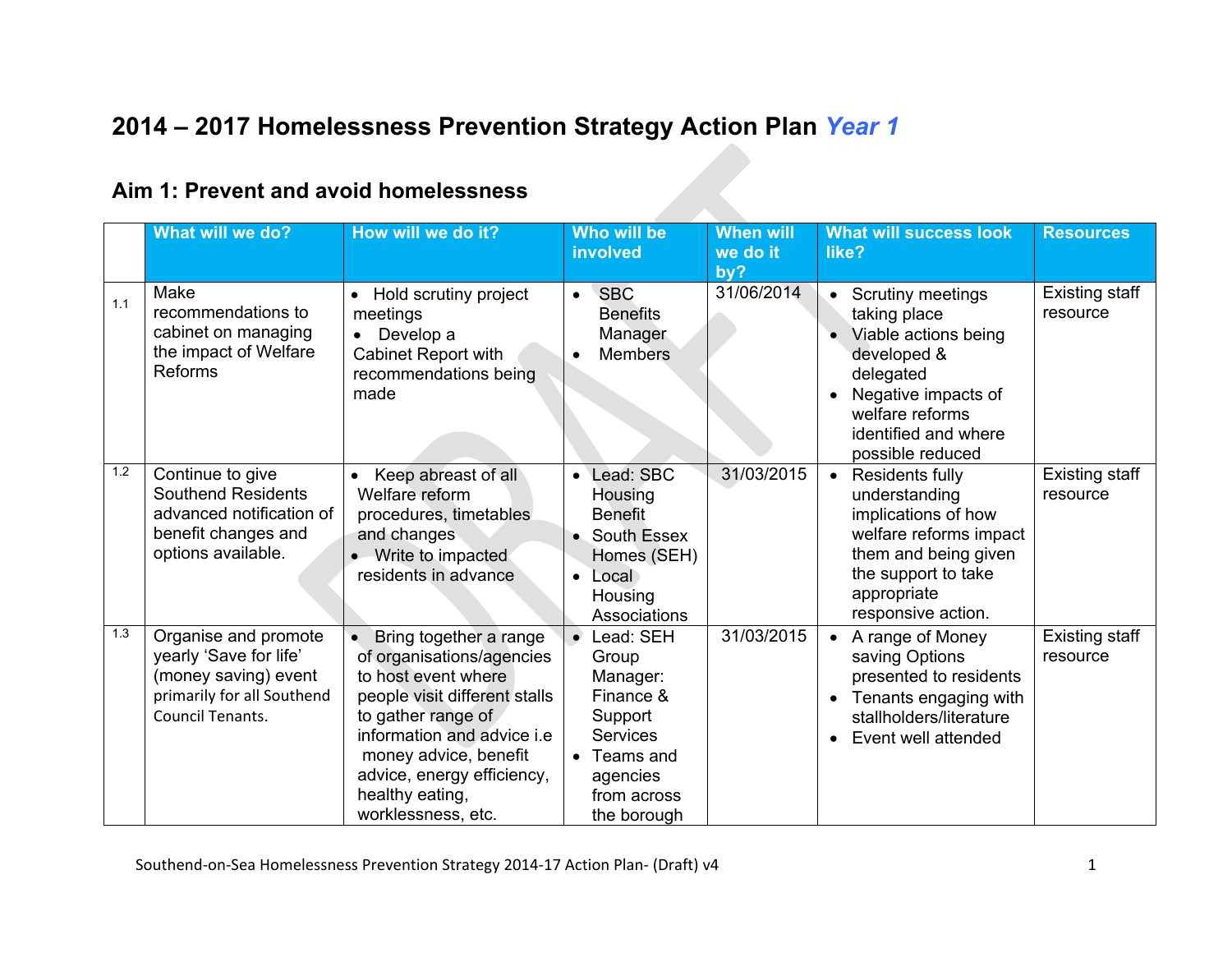| 1.4 | Provide, promote &<br>improve opportunities<br>for residents to learn<br>skills that will help them<br>to sustain their<br>tenancies | • Run, promote and<br>develop the<br>finance/budgeting and<br>job-seeking skills<br>training courses<br>• Exploring alternative<br>ways of delivering<br>tenancy sustainment<br>learning                                                                                                                                                                                                                                      | SACC, SEH,<br>See/job,<br>Jobcentre+,<br><b>HARP</b>                                            | 31/03/2015 | • Those moving on from<br>supported housing<br>having the skills and<br>support to live<br>independently &<br>maintain their tenancy.<br>• High uptake,<br>attendance rate and<br>positive feedback for<br>any training course<br>session                              | Existing<br>resources                                                                                                                                                                                                                              |
|-----|--------------------------------------------------------------------------------------------------------------------------------------|-------------------------------------------------------------------------------------------------------------------------------------------------------------------------------------------------------------------------------------------------------------------------------------------------------------------------------------------------------------------------------------------------------------------------------|-------------------------------------------------------------------------------------------------|------------|------------------------------------------------------------------------------------------------------------------------------------------------------------------------------------------------------------------------------------------------------------------------|----------------------------------------------------------------------------------------------------------------------------------------------------------------------------------------------------------------------------------------------------|
| 1.5 | Provide viable Housing<br>Options Advice to<br><b>Southend Residents</b>                                                             | • Continue to provide a<br><b>Housing Options Advice</b><br>service for those facing<br>homelessness, with<br>associated<br>tools/measures for<br>prevention e.g. Rent-<br>deposit scheme, face-to<br>face interviews.<br>Sanctuary Scheme etc<br>Develop and maintain<br>an interactive online<br>facility that can give<br>people different housing<br>options to explore,<br>based on their<br>individual<br>circumstances | Lead:<br>Housing<br>Options<br><b>Team Leader</b><br>Community<br><b>Housing</b><br><b>Team</b> | 31/03/2014 | High no of preventions<br>$\bullet$<br>• Those facing<br>homelessness starting<br>to pursue their housing<br>options in advance of<br>any booked, face-to<br>face appointment.<br>Improved online<br>housing options<br>information available to<br>Southend residents | Existing<br>staff<br>resources<br>Housing<br>$\bullet$<br>Options<br>revenue<br>budget to<br>be set<br>annually<br>in line<br>with<br>general<br>budget-<br>setting<br>Capital<br>monies<br>allocated<br>to new<br>housing<br>options IT<br>system |
| 1.6 | Seek and support<br>external bids for any<br>available funding that                                                                  | Work in partnership to<br>$\bullet$<br>support bids external<br>partners are making.                                                                                                                                                                                                                                                                                                                                          | Lead: SBC<br>$\bullet$<br>• Strategy<br>group                                                   | 31/03/2015 | Increased number of<br>$\bullet$<br>bids for external<br>funding                                                                                                                                                                                                       | <b>Existing staff</b><br>resource                                                                                                                                                                                                                  |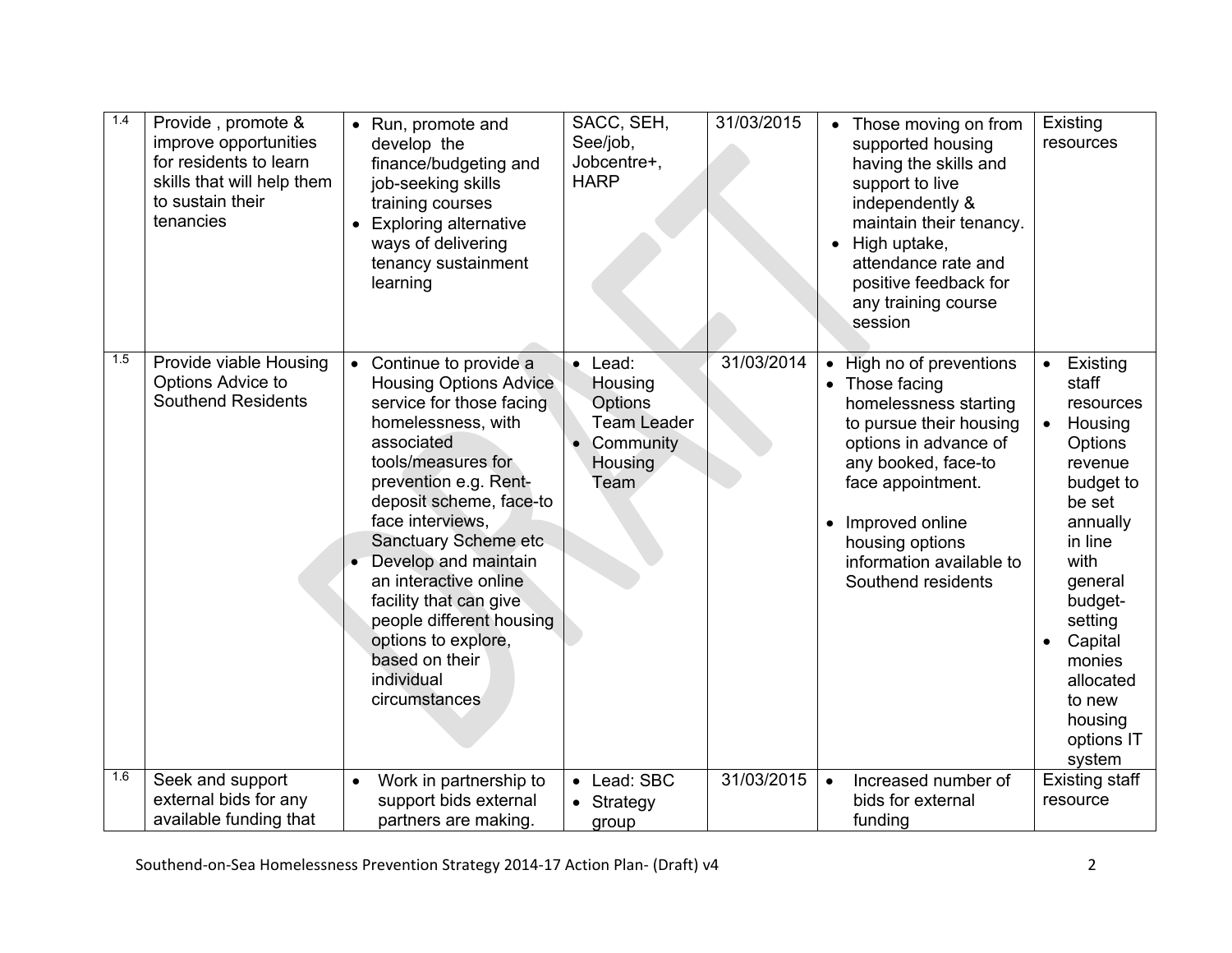|     | helps meet the aims of<br>this strategy.                                                                              | <b>Promote Shares</b><br>$\bullet$<br>intelligence about<br>funding opportunities                                                                                                                                                                                                                                                                                                                                                                                |                        | members<br>• Outside<br>agencies                                                                                     |            | Successful bid<br>$\bullet$<br>outcomes                                                                                                                                                                                                                                                                                                                                                                                    |
|-----|-----------------------------------------------------------------------------------------------------------------------|------------------------------------------------------------------------------------------------------------------------------------------------------------------------------------------------------------------------------------------------------------------------------------------------------------------------------------------------------------------------------------------------------------------------------------------------------------------|------------------------|----------------------------------------------------------------------------------------------------------------------|------------|----------------------------------------------------------------------------------------------------------------------------------------------------------------------------------------------------------------------------------------------------------------------------------------------------------------------------------------------------------------------------------------------------------------------------|
| 1.7 | <b>Tackling worklessness</b><br>and supporting<br>Jobseekers                                                          | • Jobcentre working<br>proactively with<br>partners to deliver joint<br>intervention supporting<br>individuals and families<br>facing multiple<br>disadvantages and<br>barriers by giving them<br>the skills, tools and<br>support required to gain<br>work Jobcentre liaison<br>with key agencies &<br>strategy group<br><b>Targeted JSA work</b><br>tackling deprived areas<br>in Southend<br>• Identify 'site lead' for<br>agencies working with<br>Jobcentre |                        | $\bullet$ Lead:<br>Jobcentre<br>Plus                                                                                 | 31/03/2015 | <b>Existing staff</b><br><b>Empowering Southend</b><br>$\bullet$<br>residents with skills to<br>resource<br>reduce and remove<br>employment barriers<br>moving them closer to<br>employment and<br>sustainable<br>employment<br>Improving<br>$\bullet$<br>communications<br>between agencies<br>JSA updates provided<br>$\bullet$<br>at Strategy group<br>meetings<br>Avoiding sanctions<br>$\bullet$<br>wherever possible |
| 1.8 | Provide a definitive list<br>of monetary &<br>volunteering schemes,<br>courses & support<br>groups across<br>Southend | • Close working with<br>Jobcentre & partner<br>agencies                                                                                                                                                                                                                                                                                                                                                                                                          | $\bullet$<br>$\bullet$ | Lead:<br>Housing<br><b>Benefit</b><br>Jobcentre<br>Relevant<br>stakeholder<br>group<br>members&<br>wider<br>agencies | 31/03/2015 | <b>Existing staff</b><br>Long term and short<br>$\bullet$<br>term unemployed<br>resource<br>gaining essential skills<br>to increase their<br>chance of finding<br>employment                                                                                                                                                                                                                                               |
| 1.9 | <b>Enable Southend</b><br>residents who have No<br><b>Recourse to Public</b>                                          | Notify those who may<br>come into contact with<br>such residents to be                                                                                                                                                                                                                                                                                                                                                                                           |                        | Lead: CAB<br>Immigration<br>Case Worker                                                                              | 31/03/2015 | <b>Existing CAB</b><br>Southend residents<br>$\bullet$<br>staff resource<br>with NRPF who finds<br>themselves unable to                                                                                                                                                                                                                                                                                                    |

Southend-on-Sea Homelessness Prevention Strategy 2014-17 Action Plan- (Draft) v4 3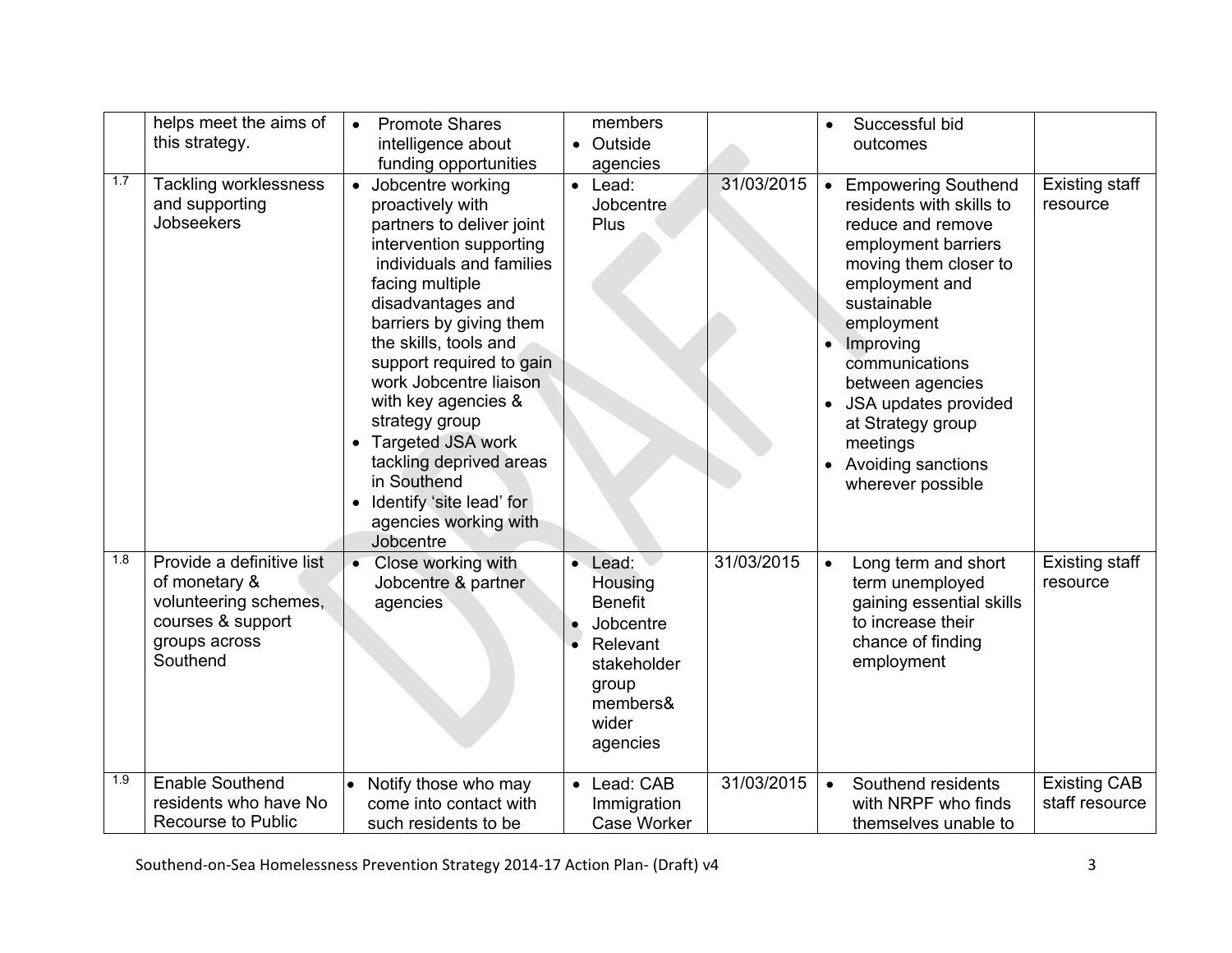|      | Funds but cannot/can<br>no longer support<br>themselves/their family<br>to be given the correct<br>legal advice &<br>signposting for practical<br>& support options. | made aware of<br>formal/informal advice<br>offered<br>Capture the demand for<br>this.                                                                                                                                                           | Zimbabwe-an<br>network<br>• CAAST<br>Storehouse<br>Strategy<br>$\bullet$<br>group<br>organisations |            | support<br>themselves/their<br>family feeling<br>confident they can<br>contact CAB<br>immigration case<br>worker if they have<br>chosen not to<br>approach council.<br>Strategy group given<br>updates on demand                                                                           |                                     |
|------|----------------------------------------------------------------------------------------------------------------------------------------------------------------------|-------------------------------------------------------------------------------------------------------------------------------------------------------------------------------------------------------------------------------------------------|----------------------------------------------------------------------------------------------------|------------|--------------------------------------------------------------------------------------------------------------------------------------------------------------------------------------------------------------------------------------------------------------------------------------------|-------------------------------------|
| 1.10 | Build a better picture of<br>non-statutory<br>homelessness and<br>success of any<br>associated<br>interventions.                                                     | Staff adopting the use<br>of newly implemented<br>client relationship &<br>service management<br>system 'Inform'<br>Report on the outcome<br>of short term<br>(temporarily funded until<br>31/03/2014) rough<br>sleeper project worker<br>post. | $\bullet$ HARP                                                                                     | 31/03/2015 | Client data reporting<br>from any web-enabled<br>devise & easy access<br>to service information<br>e.g. available bed<br>spaces<br>Outcomes star to<br>enhance support<br>planning &<br>measure/monitor<br>progress of clients.<br>Enhanced data<br>collection, analysis<br>and reporting. | Existing<br><b>HARP</b><br>resource |
|      |                                                                                                                                                                      |                                                                                                                                                                                                                                                 |                                                                                                    |            |                                                                                                                                                                                                                                                                                            |                                     |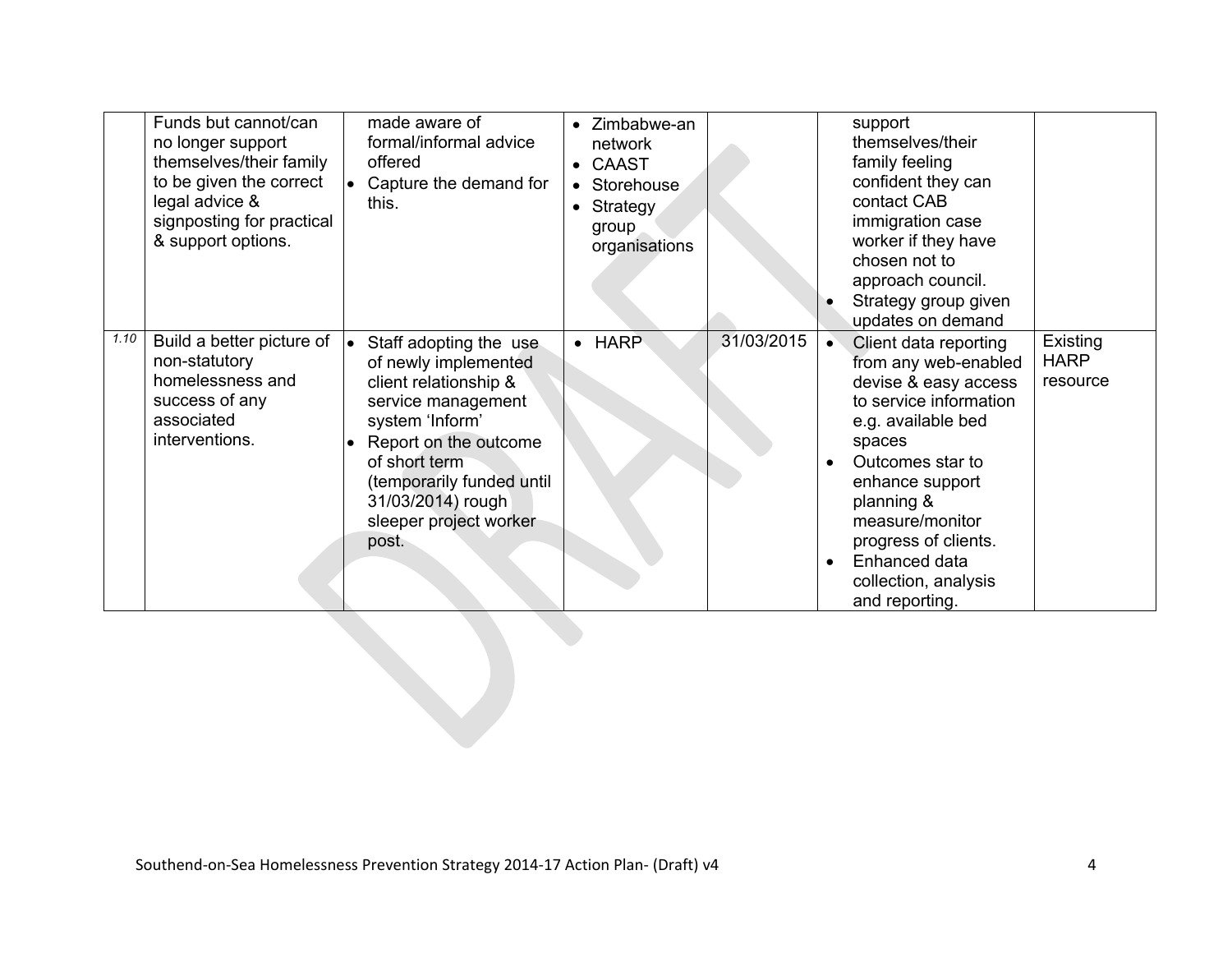|     | What will we do?                                                                                              | How will we do it?                                                                                                                                                                                           | Who will be<br>involved?                                                                                                                                                                                  | <b>When will</b><br>we do it<br>by? | <b>What will success look</b><br>like?                                                                                                                                                                                          | <b>Resources</b>                                                      |
|-----|---------------------------------------------------------------------------------------------------------------|--------------------------------------------------------------------------------------------------------------------------------------------------------------------------------------------------------------|-----------------------------------------------------------------------------------------------------------------------------------------------------------------------------------------------------------|-------------------------------------|---------------------------------------------------------------------------------------------------------------------------------------------------------------------------------------------------------------------------------|-----------------------------------------------------------------------|
| 2.1 | Work in partnership to<br>provide a winter night<br>shelter                                                   | • Set up a robust referral<br>process<br>• Have clear guidelines<br>on staff, volunteer &<br>guest expectations,<br>• Work in partnership with<br>local churches &<br><b>Homeless Charity</b><br><b>HARP</b> | • Joint Lead:<br><b>SBC</b><br>Community<br>Housing<br>Manager &<br><b>Winter Night</b><br><b>Shelter Co-</b><br>ordinator<br>• SBC Housing<br>Options team<br>Leader<br>Local<br>Churches<br><b>HARP</b> | 31/03/2013                          | Shelter operating 7<br>days a week during<br>coldest winter months<br>staff and guests<br>adhering to agreed<br>protocol for referrals<br>and conduct<br>stakeholders engaging<br>with guests to improve<br>re-housing outcomes | Staff and<br>Volunteer<br>resources                                   |
| 2.3 | <b>Ensure that a Severe</b><br><b>Weather Emergency</b><br>Protocol is in place for<br>any period of the year | Early Planning &<br>partnership work<br>• Putting agreed<br>processes in place for<br>the provision                                                                                                          | Lead: SBC<br>$\bullet$<br>Community<br><b>Housing</b><br>Manager<br><b>SBC</b><br>Housing<br>Options<br>Team                                                                                              | 31/09/2015                          | Some provision made<br>$\bullet$<br>for a number of non<br>stat homeless persons<br>to be given temporary<br>accommodation<br>whenever the<br>temperature is forecast<br>to drop below 0°C for 3<br>consecutive nights          | Community<br>Housing &<br>Housing<br><b>Benefit</b><br><b>Budgets</b> |
| 2.4 | Commission a sub-<br>regional single persons<br>homeless scheme                                               | Tender to go out to<br>obtain service provider<br>Quarterly sub-regional<br>meetings<br>Set up an access<br>scheme for private<br>rented sector properties                                                   | Lead: SBC<br>$\bullet$<br>Community<br>Housing<br>Manager<br>Epping,<br>Brentwood,<br>Harlow<br>Thurrock,                                                                                                 | 31/03/2015                          | Reconnection Hubs in<br>$\bullet$<br>sub-region<br>PRS bond scheme<br>$\bullet$<br>Single hard &<br>$\bullet$<br>electronic advice sheet<br>giving consistent                                                                   | Project<br>funded<br>through grant<br>from CLG                        |

Southend-on-Sea Homelessness Prevention Strategy 2014-17 Action Plan- (Draft) v4 5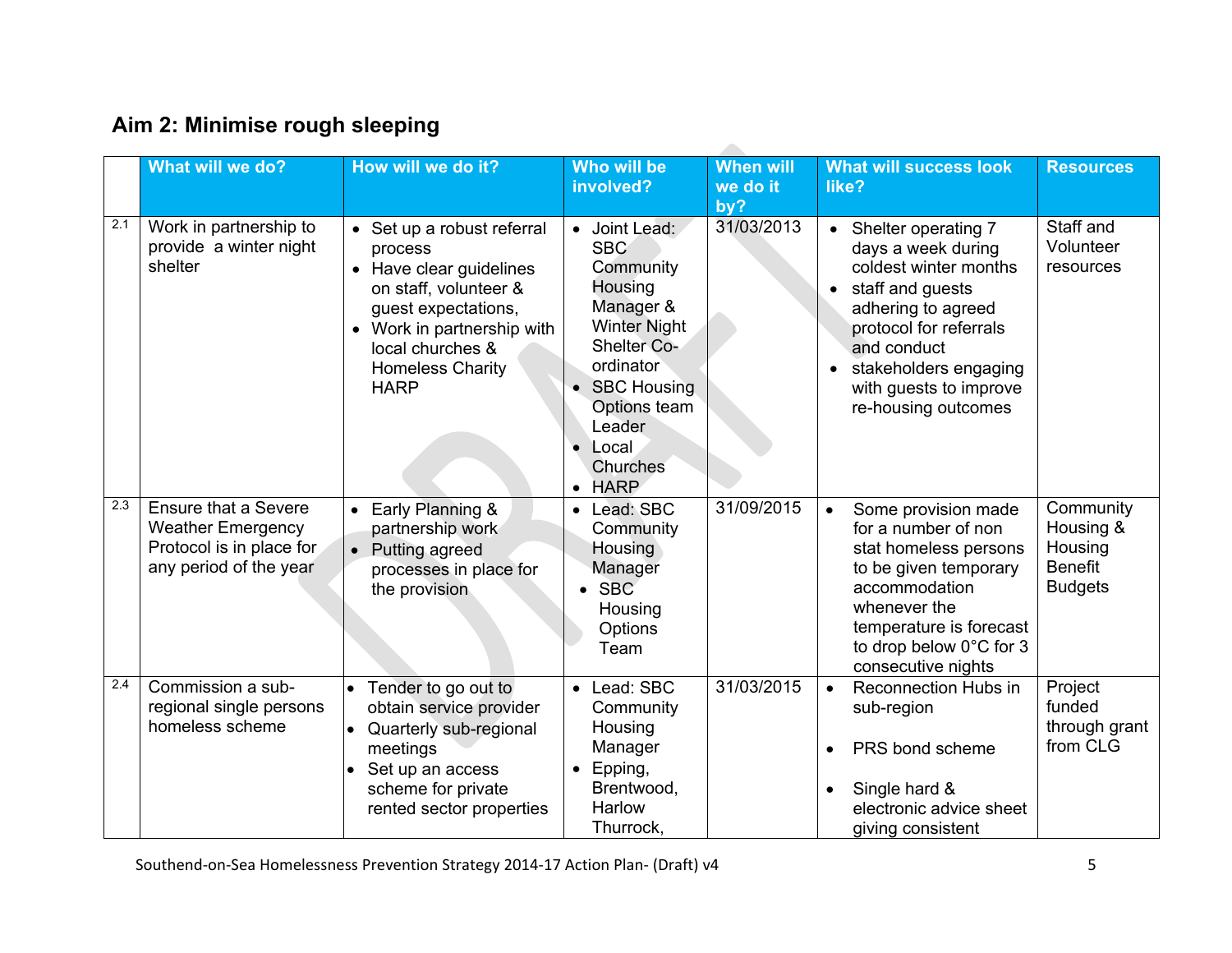|     |                                                                                             |                                                                              | Brentwood,<br>Castle Point,<br>Rochford &<br><b>Basildon</b><br>Councils                     |                | information across to<br>rough sleepers the<br>sub-region & on all LA<br>websites                  |                                       |
|-----|---------------------------------------------------------------------------------------------|------------------------------------------------------------------------------|----------------------------------------------------------------------------------------------|----------------|----------------------------------------------------------------------------------------------------|---------------------------------------|
| 2.5 | Deliver an additional 11<br>units of emergency<br>provision for those new<br>to the Streets | Extending on the recent<br>provision of 5 short stay<br>units.               | <b>HARP</b><br>$\bullet$                                                                     | August<br>2014 | Long term rough<br>$\bullet$<br>sleeping and<br>associated risks to<br>health & welfare<br>evaded. | <b>Homeless</b><br>Transition<br>Fund |
| 2.6 | Conduct a robust rough<br>sleeper count for<br>Southend-on-Sea                              | Research<br>methodologies for<br>providing a count<br>Intelligence gathering | Lead: SBC<br>Community<br>Housing<br>Police<br><b>HARP</b><br>Street<br>$\bullet$<br>Pastors | 31/12/2014     | Accurate picture of<br>rough sleeping in<br>Southend captured                                      | <b>Existing staff</b>                 |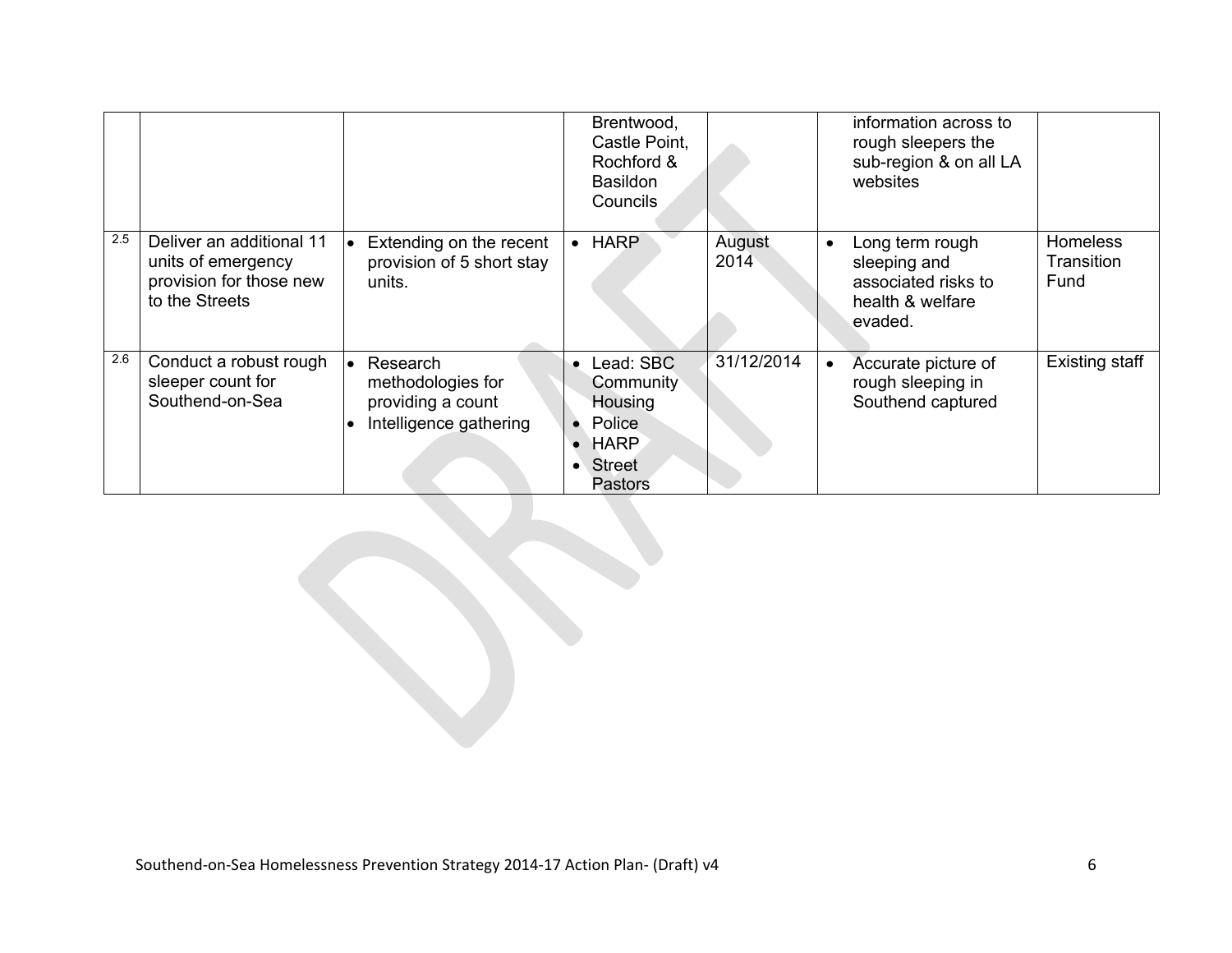|     | What will we do?                                                                                                     | How will we do it?                                                                                                                                                                                                                                                                                                                                                                                                                                                             | Who will be<br>involved?                                                                                                                                                                                             | <b>When will</b><br>we do it<br>by? | <b>What will success look</b><br>like?                                                                                                                                                                                                                                                                                                                                                                                                                                                                                                                                                                                                                   | <b>Resources</b>                                                                                                                                                                                              |
|-----|----------------------------------------------------------------------------------------------------------------------|--------------------------------------------------------------------------------------------------------------------------------------------------------------------------------------------------------------------------------------------------------------------------------------------------------------------------------------------------------------------------------------------------------------------------------------------------------------------------------|----------------------------------------------------------------------------------------------------------------------------------------------------------------------------------------------------------------------|-------------------------------------|----------------------------------------------------------------------------------------------------------------------------------------------------------------------------------------------------------------------------------------------------------------------------------------------------------------------------------------------------------------------------------------------------------------------------------------------------------------------------------------------------------------------------------------------------------------------------------------------------------------------------------------------------------|---------------------------------------------------------------------------------------------------------------------------------------------------------------------------------------------------------------|
| 3.1 | Improve multi-agency<br>working for people with<br>complex needs, such as<br>rough sleepers with a<br>dual diagnosis | Develop & Run multi-<br>agency case conferences<br>to address the needs of<br>the most entrenched rough<br>sleepers<br>Research best practice<br>ways to improve multi-<br>agency/dual diagnosis<br>support<br>• Set up a working group<br>looking at current pathway<br>for complex needs & how<br>agencies can better work<br>together to improve the<br>way services are delivered<br>• Report to Health &<br>Wellbeing Board on<br>findings of working group<br>& research | Lead: SBC<br>$\bullet$<br><b>Essex Police</b><br><b>HARP</b><br>SEPT-<br><b>Mental Health</b><br>& Drugs &<br>Alcohol<br>Southend<br><b>MIND</b><br><b>DAAT</b><br>$\bullet$<br>Probation<br>Family<br><b>Mosaic</b> | 31/03/2015                          | High Level buy in &<br>$\bullet$<br>commitment from all<br>agreed agencies to<br>participate<br>Tools for addressing<br>needs identified e.g.<br>housing options<br>Multi-agency group<br>attended by those<br>given the authority &<br>tools to provide service<br>flexibility, work<br>collaboratively &<br>take/follow up actions<br>Individual clients<br>targeted<br>Housing forming part<br>of recovery, but<br>support ongoing, to<br>prevent risk of repeat<br>homelessness<br>Clients not being<br>turned away from<br>receiving support<br>because they are<br>viewed as high risk -<br>interventions put in<br>place to minimise any<br>risk. | Existing staff<br>resources<br>Project will<br>require<br>additional<br>funding.<br>Exact<br>amount to be<br>determined<br>and business<br>case to be<br>developed<br>outlining<br>'spend to<br>save' options |

 $\mathcal{L}$ 

#### **Aim 3: Improve Health & Wellbeing outcomes of homeless people in the borough**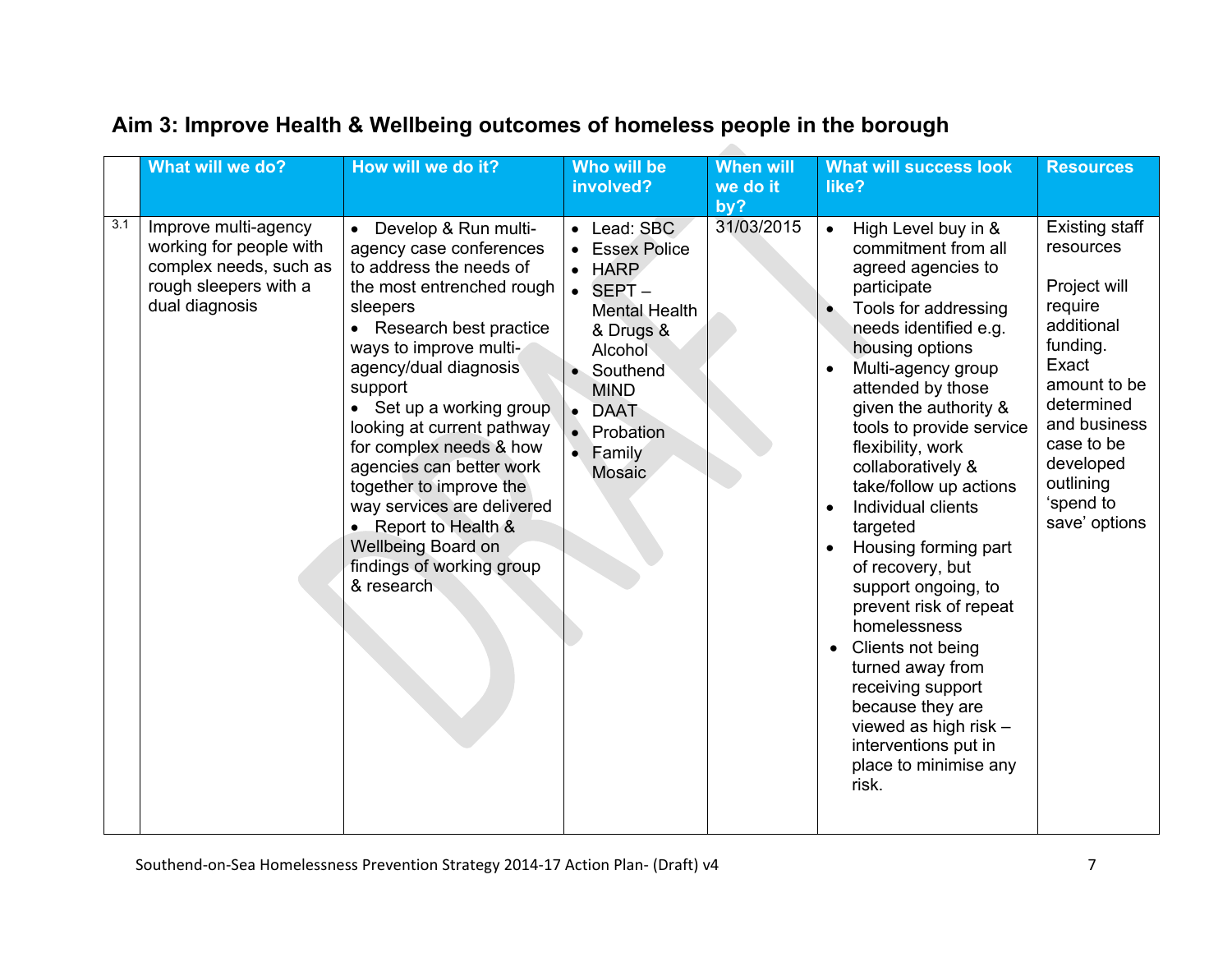| 3.2 | Have complex needs<br>included as part of the<br>joint Strategic Needs<br>Assessment                | • Feeding in information<br>from action 3.1 into JSNA                                                                                                                   | Lead: Public<br>$\bullet$<br><b>Health</b><br>Members<br>$\bullet$<br>from working<br>group of<br>project in<br>action 3.1 | 31/03/2015 | Services being<br>$\bullet$<br>commissioned to take<br>into account cross-<br>strategy benefits of<br>aiding those with<br>complex needs.                                                                                                                                                                                   | Existing<br>resources |
|-----|-----------------------------------------------------------------------------------------------------|-------------------------------------------------------------------------------------------------------------------------------------------------------------------------|----------------------------------------------------------------------------------------------------------------------------|------------|-----------------------------------------------------------------------------------------------------------------------------------------------------------------------------------------------------------------------------------------------------------------------------------------------------------------------------|-----------------------|
| 3.3 | Further develop the<br>Southend Hospital<br>Discharge Protocol                                      | Process map the<br>$\bullet$<br>procedure<br>Identify issues<br>$\bullet$<br>Refine protocol<br><b>Review</b><br>$\bullet$                                              | <b>Public Health</b><br>$\bullet$<br>(lead)<br>Southend<br>$\bullet$<br>hospital                                           | 31/03/2015 | Patients being<br>$\bullet$<br>discharged into<br>accommodation that is<br>adequate for their<br>recovery.<br>HO team given early<br>notification of those<br>who shall be without<br>accommodation/unable<br>to use their property<br>upon discharge<br>Patients given earlier<br>assurances over their<br>housing options | Existing<br>resources |
| 3.4 | Use evidence from the<br><b>Homeless Health Needs</b><br>Audit to inform<br>commissioning activity. | Publish a report on the<br>$\bullet$<br>findings of the<br>homeless health needs<br>audit<br>Make this available to<br>$\bullet$<br>key stakeholders &<br>commissioners | • Lead: Head<br>of Public<br>Health                                                                                        | 31/12/2014 | Services being<br>$\bullet$<br>designed to reduce<br>health issues and<br>inequalities for<br>Southend's homeless                                                                                                                                                                                                           | Existing<br>resources |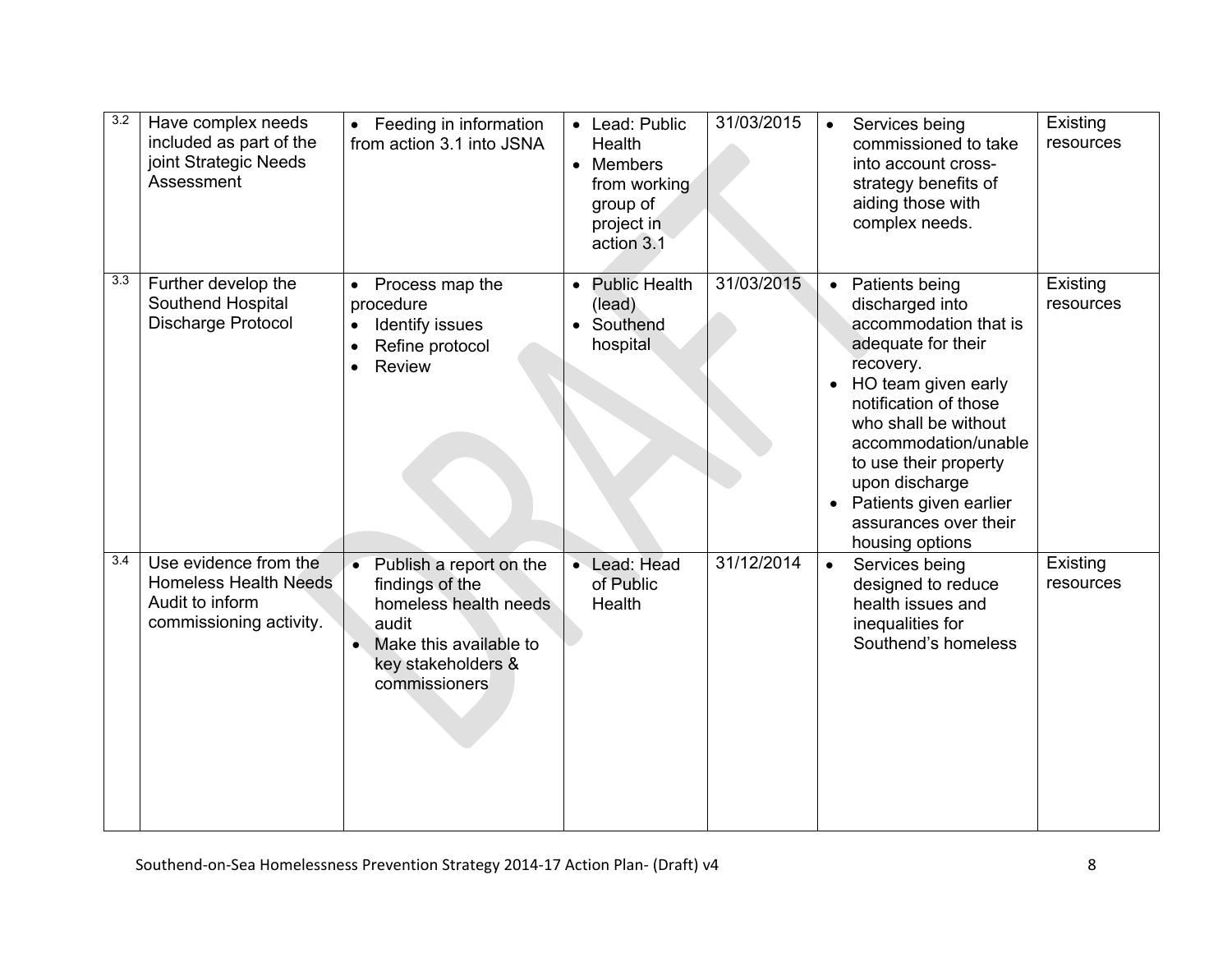| 3.5 | Utilise the resources &<br>design of the new<br>Bradbury training &<br>accommodation Centre<br>to further develop<br>health, training &<br>support needs of HARP<br>clients | Work to bring more<br>outside support teams,<br>agencies, and<br>healthcare<br>professionals in to<br><b>HARP</b><br>Utilise the new<br>dedicated training room<br>to further tenancy<br>sustainment,<br>budgeting, skills and<br>education work | Lead: HARP<br>$\bullet$<br><b>SEPT</b><br>$\bullet$<br>• DAAT<br>• CDAS<br>$\bullet$ CRI<br>Southend<br>$\bullet$<br><b>MIND</b><br><b>SACC</b><br>$\bullet$ | 31/03/2015 | New space provided<br>by centre being utilised<br>to increase the health<br>& training support<br>available to HARP<br>clients | Existing<br>resources |
|-----|-----------------------------------------------------------------------------------------------------------------------------------------------------------------------------|--------------------------------------------------------------------------------------------------------------------------------------------------------------------------------------------------------------------------------------------------|--------------------------------------------------------------------------------------------------------------------------------------------------------------|------------|--------------------------------------------------------------------------------------------------------------------------------|-----------------------|
|-----|-----------------------------------------------------------------------------------------------------------------------------------------------------------------------------|--------------------------------------------------------------------------------------------------------------------------------------------------------------------------------------------------------------------------------------------------|--------------------------------------------------------------------------------------------------------------------------------------------------------------|------------|--------------------------------------------------------------------------------------------------------------------------------|-----------------------|

### **Aim 4: Encourage suitable provision of accommodation for those who are, or may become homeless**

|     | What will we do?                             | How will we do it?                                                                                                                                                                                           | Who will be<br>involved?                                                               | <b>When will</b><br>we do it<br>by? | <b>What will success look</b><br>like?              | <b>Resources</b>                                                 |
|-----|----------------------------------------------|--------------------------------------------------------------------------------------------------------------------------------------------------------------------------------------------------------------|----------------------------------------------------------------------------------------|-------------------------------------|-----------------------------------------------------|------------------------------------------------------------------|
| 4.1 | Bring long term empty<br>homes back into use | <b>Publication of Empty</b><br>Homes Strategy<br><b>Empty Dwelling</b><br>management orders<br><b>Compulsory Purchase</b><br>orders (last resort due<br>to time & cost involved)<br>Negotiation & incentives | Lead: SBC<br>Empty<br>Homes<br>Officer<br><b>SBC Strategy</b><br>& Planning<br>Manager | 31/03/2015                          | Number of empty<br>homes in the borough<br>reduced. | Existing<br>resources<br>Government<br>grants where<br>available |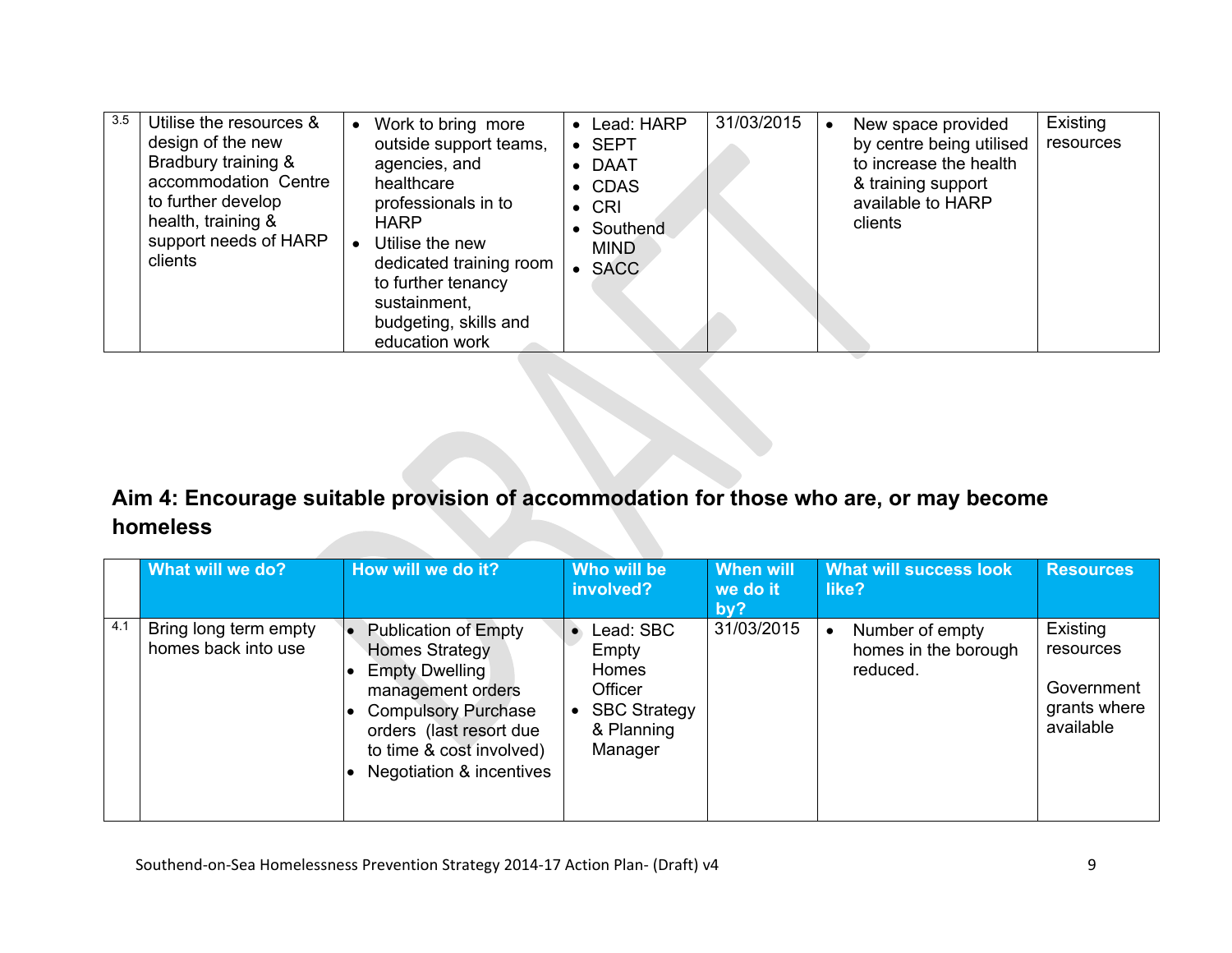| 4.2 | Encourage further<br>affordable housing<br>development in the town      | Utilise council owned<br>$\bullet$<br>land to develop more<br>affordable housing<br>Close working with<br>Registered Providers to<br>deliver their<br>development<br>programmes                                                                                                                     | $\bullet$              | Lead: SBC<br>Strategic<br>Housing                       | 31/03/2015 |                                     | Increased provision of<br>affordable housing in<br>the borough                                                                                                                                                                                                                                                          | Capital<br>investment-<br>HRA, Right<br>to Buy<br>receipts,<br>s106 monies<br>HCA funding,<br>prudential<br>borrowing |
|-----|-------------------------------------------------------------------------|-----------------------------------------------------------------------------------------------------------------------------------------------------------------------------------------------------------------------------------------------------------------------------------------------------|------------------------|---------------------------------------------------------|------------|-------------------------------------|-------------------------------------------------------------------------------------------------------------------------------------------------------------------------------------------------------------------------------------------------------------------------------------------------------------------------|-----------------------------------------------------------------------------------------------------------------------|
| 4.3 | Further utilise the<br>private rented sector to<br>address homelessness | • Encourage landlords to<br>notify the HO team as and<br>when properties become<br>available<br>• Encourage landlords to<br>give Housing Options<br>team early notification of<br>S21 notice & other<br>tenancy problems<br>• Working with landlords<br>to bring their properties up<br>to standard | $\bullet$<br>$\bullet$ | Lead: SBC<br>Community<br>Housing<br>Local<br>landlords | 31/03/2015 | $\bullet$<br>$\bullet$              | <b>Housing Options Team</b><br>helping homeless and<br>potentially homeless<br>into PRS<br>Improved property<br>standards<br>Suitability of<br>accommodation order<br>being adhered to for all<br>stat homeless<br>discharges                                                                                           | Existing<br>resources-<br><b>Rent Deposit</b><br>Loan<br>Scheme                                                       |
| 4.4 | Re-commission support<br>for ex-offenders                               | Re-tender the contract<br>$\bullet$<br>for Rosemead (Adult<br>offender accommodation<br>based service)                                                                                                                                                                                              |                        | • Lead: SBC<br>Supporting<br>People                     | 01/10/2014 | $\bullet$<br>$\bullet$<br>$\bullet$ | <b>Efficiencies delivered</b><br>whilst most appropriate<br>accommodation model<br>for meeting housing<br>related needs of adult<br>offenders is delivered.<br>Level A standard<br>support within first 12<br>months of contact<br>Unit provision<br>expanded through<br>innovative approaches<br>to contract delivery. | Supporting<br>People Team<br>& Current<br>contracts<br>budget                                                         |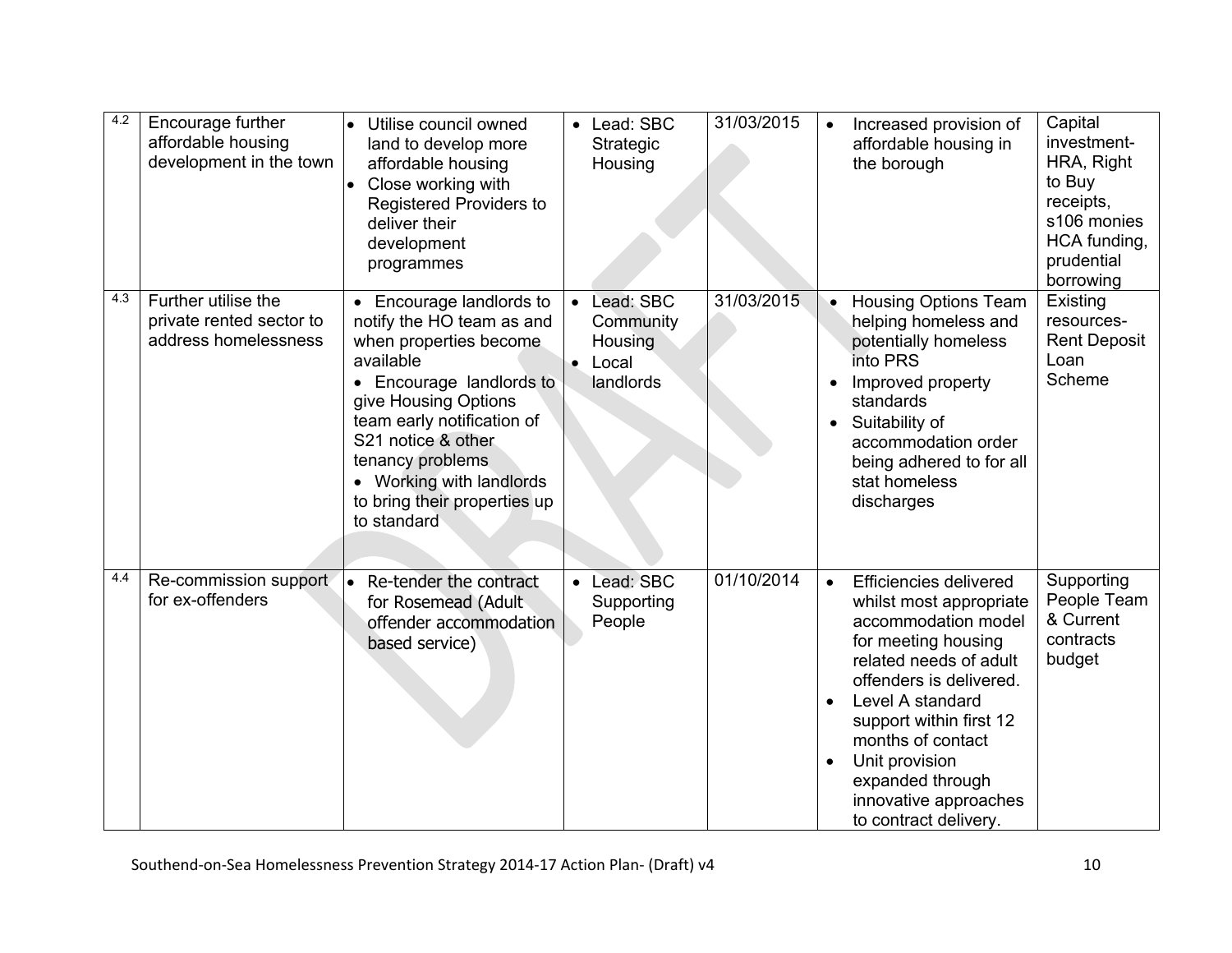| 4.5 | Re-commission support<br>for victims of Domestic<br>Abuse                                                                                                                                                        | Re-tender the contract<br>۱o<br>for the women's refuge<br>and outreach domestic<br>abuse services | Lead: SBC<br>Supporting<br>people   | 01/04/2015 | Supporting<br><b>Efficiencies delivered</b><br>People Team<br>whilst most appropriate<br>& Current<br>accommodation and<br>contracts<br>floating support service<br>budget<br>model for meeting the<br>housing related needs<br>of male and female<br>victims of domestic<br>violence are delivered.<br>Duplication of services<br>in the borough<br>removed<br>Level A standard<br>$\bullet$<br>support within the first<br>12 months of the<br>contract<br>Unit provision<br>$\bullet$<br>expanded through<br>innovative approaches<br>to contract delivery. |
|-----|------------------------------------------------------------------------------------------------------------------------------------------------------------------------------------------------------------------|---------------------------------------------------------------------------------------------------|-------------------------------------|------------|----------------------------------------------------------------------------------------------------------------------------------------------------------------------------------------------------------------------------------------------------------------------------------------------------------------------------------------------------------------------------------------------------------------------------------------------------------------------------------------------------------------------------------------------------------------|
| 4.7 | Continue to review<br><b>Nominations</b><br>agreements with<br>registered providers in<br>the borough to<br>maximise lettings made<br>through Southend-on-<br>Sea Borough Council's<br><b>Allocations Policy</b> | • Negotiation with<br>registered Providers                                                        | Lead: SBC<br>Strategy &<br>Planning |            | Maximise lettings<br>$\bullet$<br>made through SBC<br><b>Choice Based Lettings</b><br>Scheme                                                                                                                                                                                                                                                                                                                                                                                                                                                                   |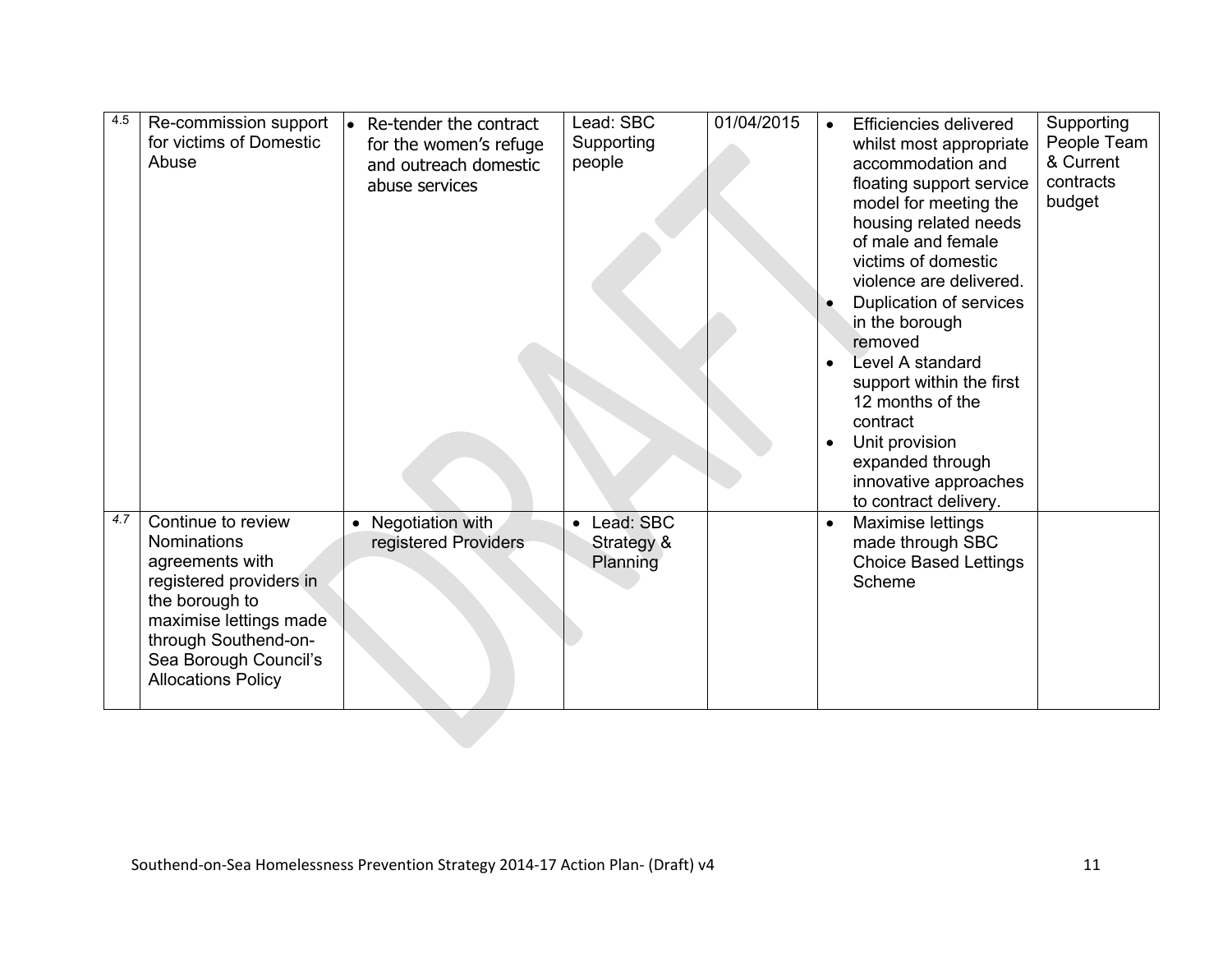|     | What will we do?                                                                                                                                                                           | How will we do it?                                                                                                                                                                  | Who will be<br>involved?                                                                             | <b>When will</b><br>we do it<br>by? | <b>What will success look</b><br>like?                                                                                                                                      | <b>Resources</b>                                              |
|-----|--------------------------------------------------------------------------------------------------------------------------------------------------------------------------------------------|-------------------------------------------------------------------------------------------------------------------------------------------------------------------------------------|------------------------------------------------------------------------------------------------------|-------------------------------------|-----------------------------------------------------------------------------------------------------------------------------------------------------------------------------|---------------------------------------------------------------|
| 5.1 | Raise awareness of,<br>and funds for youth<br>homelessness through<br>promotion of the 'Sleep<br>Easy in Schools'<br>campaign                                                              | Partnership between<br>SBC & the YMCA<br>• Promote the campaign<br>to local schools through<br>Southend Learning<br>network<br>Informing Local head-<br>teachers of the<br>campaign | Lead: YMCA<br>$\bullet$<br><b>SBC</b> services<br>$\bullet$<br>for schools<br>Strategy &<br>Planning | 31/03/2015                          | Schools participating in<br>$\bullet$<br>the Sleepeasy in<br>Schools campaign<br>Student participation<br>Funds being raised for<br>Southend Y.M.C.A<br>through Sponsorship | Existing<br>resources                                         |
| 5.2 | Explore the feasibility of<br>commissioning more<br>young person's housing,<br>including for those who<br>find it difficult to<br>maintain a tenancy                                       | • Commission further<br>young persons<br>accommodation<br>• Set up a working party<br>to explore options for<br>those who find it difficult<br>to maintain tenancies                | Lead:<br>$\bullet$<br>Supporting<br>people                                                           | 31/03/2015                          | Reduced waiting lists<br>$\bullet$<br>and times for Young<br>person's supported<br>housing                                                                                  | Supporting<br>People Team<br>& Current<br>contracts<br>budget |
| 5.3 | Further develop joint<br>working between SBC's<br>Children's Services and<br><b>Housing Options Team</b><br>around 16/17 year olds<br>who are<br>homeless/threatened<br>with homelessness? | Review areas for<br>$\bullet$<br>improvement of<br>protocol/practice &<br>make relevant changes<br>arising                                                                          | Joint Lead:<br>$\bullet$<br><b>SBC</b><br>Childrens<br>Services &<br>Community<br>Housing            | 31/03/2015                          | Homeless young<br>$\bullet$<br>people given<br>appropriate housing<br>and support                                                                                           | Existing<br>resources                                         |

 $\sim$ 

## **Aim 5: Minimise youth and young person's homelessness**